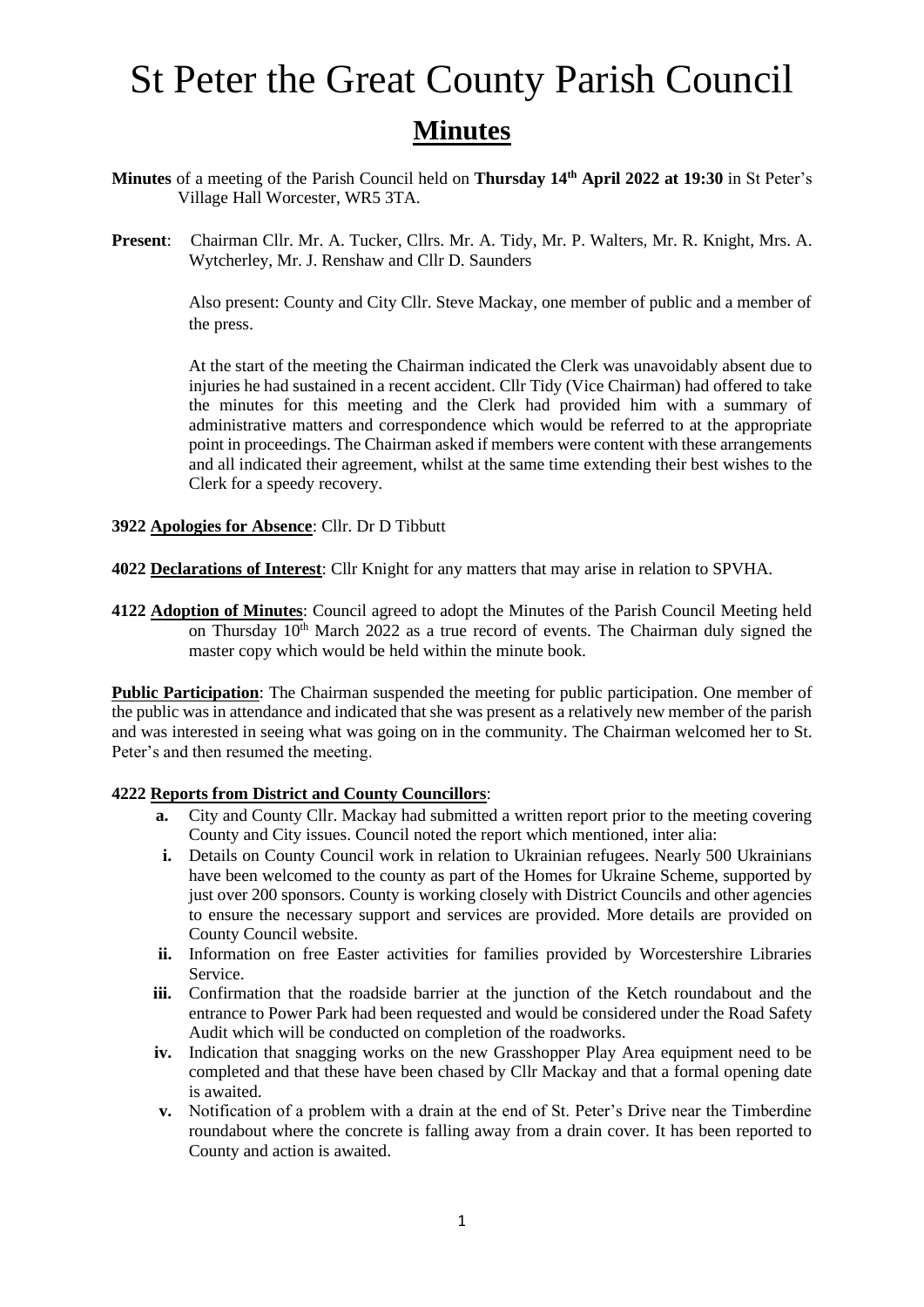- **vi.** Update on the crumbling boundary wall at Bicton Court, resulting from a meeting with Property Managers Phillip Lane & Jolley who look after much of the site. They had confirmed that they do not own the wall and the matter has now been referred to the City Council for confirmation of ownership details.
- **vii.** Confirmation that improved signage for the mini-roundabout at junction of Rainthorpe Avenue and St. Peter's Drive is now on order, including more signage on poles and additional painted road marks in advance of the roundabout from both directions on St. Peter's Drive.

Other matters raised verbally by Cllr. Mackay included:

- The Worcester Show would be held on Pitchcroft on 14<sup>th</sup> August this year.
- The City Council had produced a "Woof Guide" showing areas of Worcester that would be ideal for dog walkers. This may be of particular interest to parish residents given the high proportion of dog owners.
- The new bus shelter that he had organised for opposite the Ketch Inn had now been installed.
- The solar powered lights for the extended Power Park Pedway and the pedway adjoining the Baptist Church car park are now on order.

There were no additional questions for Cllr Mackay and he then left the meeting with the Chairman's thanks

### **4322 Matters arising and action sheet**:

- **a.** The Warden Service Contract: The proposed fee had been received from the City Council and as this fell within the parameters previously set by the Council, the Chairman and Cllr. Tidy had exercised the authority delegated to them by Council in this matter and had authorised the Clerk to sign the contract for 2022/23.
- **b.** Tesco Raised Beds: This matter is still awaiting the attention of the Tesco Estates Department which we understand has recently been subjected to a re-organisation. The local Tesco Store Manager is supportive but has no direct say in the matter. The Friends of the Parks volunteers together with the Warden will be available to assist with planting up the beds when they are eventually cleared and the rotting timbers replaced.

### **4422 Highways, Developments & Planning**:

- **a.** The Traveller site planning application: Councillors reviewed the current status of the application and noted the critical points that the City Planning Department recommended rejection of the proposal and Highways had asked for a deferral pending consideration of a number of outstanding issues. This was prior to the application being withdrawn by the applicant. Councillors noted that the Car Boot Sale had rarely operated on that site for years, so vehicle movements relating to that event were irrelevant. Similarly, they noted that no accidents had been recorded there for 15 years but that was not germane given that the road was now entirely different being realigned and dualled. Council agreed to contact neighbouring parish councils to see if a joint approach to St. Modwen, who were developing the housebuilding land to the south of the proposed site, to see if there was anything they could do to assist.
- **b.** Ketch roundabout barrier: Council noted the earlier remarks on this issue by County Cllr. Mackay.
- **c.** A38 Pedestrian Crossing: It is understood that the remaining works will be undertaken during May and that the crossing will be completed by the Summer.
- **d.** Power Park Lighting: Council noted the earlier remarks on this issue by County Cllr Mackay.

### **4522 Finance**:

**a.** The Clerk had provided the Vice Chairman with a short, written finance update which he reported to the council as follows: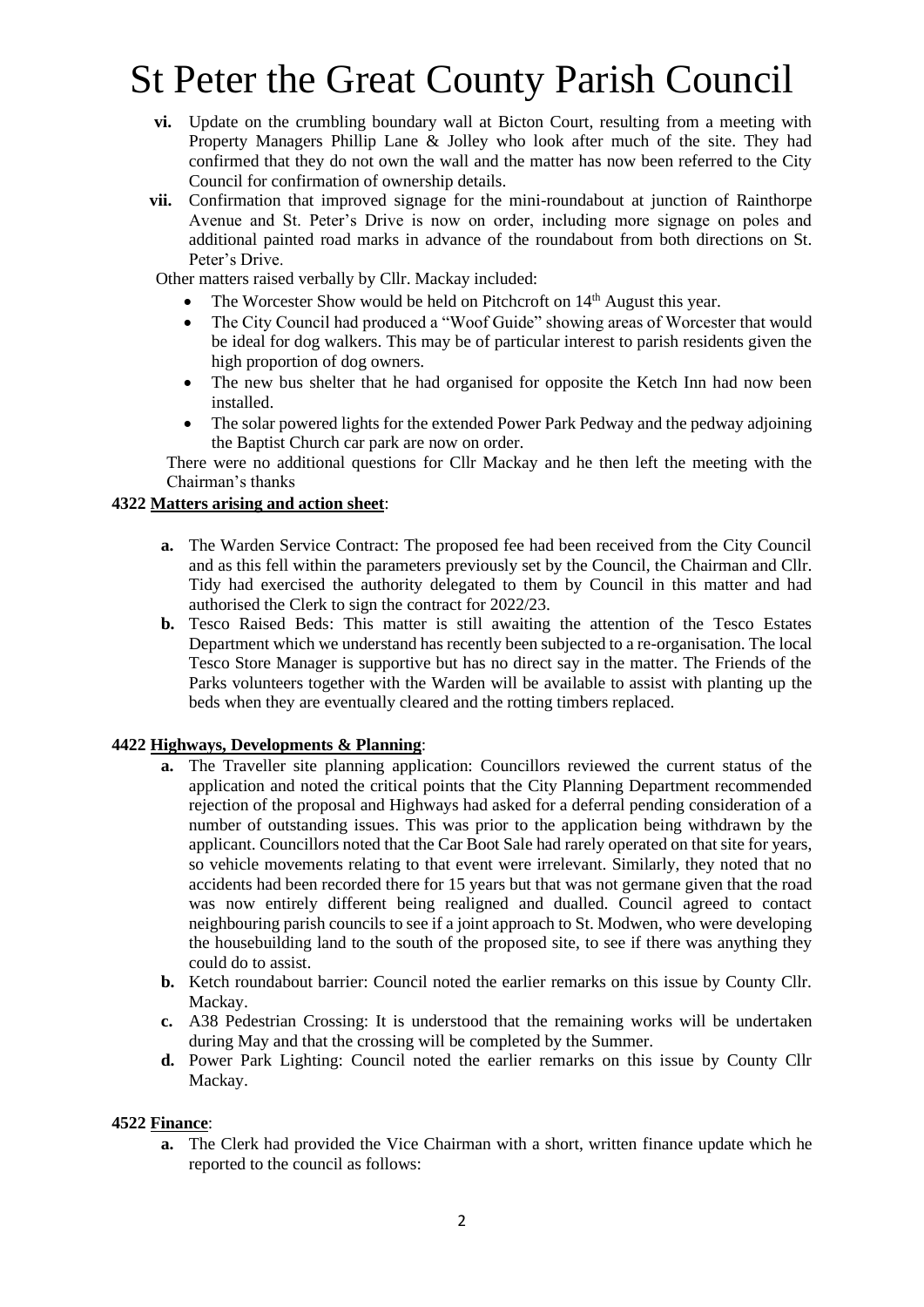- i. All available data was entered onto the transaction register between April 2021 and March 2022 and the budget sheet has been prepared to show income and expenditure.
- ii. Some of the large payments that had been projected to go out in March did not do so, including the Outdoor Gym Equipment.
- iii. As a result of above, expected income from VAT reclaim, Lengthsman Scheme and the Gym Equipment grant payment will not make it into the last Financial Year and will instead appear in this Financial Year.
- iv. Year End balances reported as: Current Account £86,850 and Savings Account £48,466.
- **b.** The Clerk had received one new grant application from St Mark's Church for which he had no issues. As the Church is located outside of the parish boundary, it was for councillors to decide if they were eligible, noting that they had provided a grant to this church in the past. Councillors recognised that St. Mark's is the parish church for St. Peter's and home to a number of our community organisations. Council therefore agreed to the application and requested the Clerk action the payment.
- **c.** There were no payments to the Council for approval, including those made since the last meeting under delegated authority but Council noted that the first contractual payment for the Festival Organiser had been made as per delegated authority to the Clerk and recorded in the financial year just ended.
- **4622 Clerks Report**: To receive a report from the Clerk on correspondence to the Council and other pertinent administrative matters.

 The Vice Chairman reported a written summary which the Clerk had provided to him in advance of the meeting and which contained the following items of correspondence:

- **a.** An email from Kempsey Skatepark Working Party who are looking to discuss the plans in St. Peter's for the Pump Track. The Clerk has requested details from the city council on the lead officer for the Pump Track Project and will put them in touch with the Working Party.
- **b.** A report that the New Waste Bin in Power Park by the new Bridge ramp has been located in an unusual position on the pedway itself. City Council have confirmed this is a temporary arrangement and the bin will be moved off the pedway in due course.
- **c.** An email from a resident regarding unadopted land between Dace Road and St. Peter's Hill which in the view of the resident is not being maintained with a resultant negative impact on the residents' amenity. Currently awaiting confirmation on ownership from City Council.
- **d.** The resignation of Cllr. Mike Johnson from the Parish Council. A by-election to fill this vacancy will be called if 10 registered electors in the parish so request by 11.59pm on Tuesday 26<sup>th</sup> April. Notices to this effect have been posted. Where such requests are received then an election will be called within 60 days but failing receipt of requests then the Parish Council will be directed to fill the vacancy by co-option and as such the matter will appear on future agendas. Councillors expressed the hope that the considerable expense of an election could be avoided.

Cllr. Tidy asked to be permitted to express his personal thanks to Mike Johnson for his long service to the parish council and indeed as a two-term city councillor for the ward as well. Cllr Tidy noted that Mr Johnson had the longest concurrent service on the council when he resigned, having been on the parish council for over a decade. He had been Vice Chairman when he first joined and had been very supportive to "newbies" like himself, for which he was very grateful. Cllr Tidy also highlighted the service Mr Johnson had provided as a volunteer with the Friends of St Peter's Parks over many years, having previously served as Chairman of its predecessor organisation, the Friends of Power Park. He noted too his long service with the Village Hall Association and he thanked him sincerely for his service to St. Peter's. Cllr. Roger Knight added his thanks as well, noting that Mr Johnson had been a supportive colleague on the City Council and a successful member of the City Council Cabinet. The Chairman endorsed all these tributes and on behalf of the Council extended his best wishes to Mr Johnson for the future.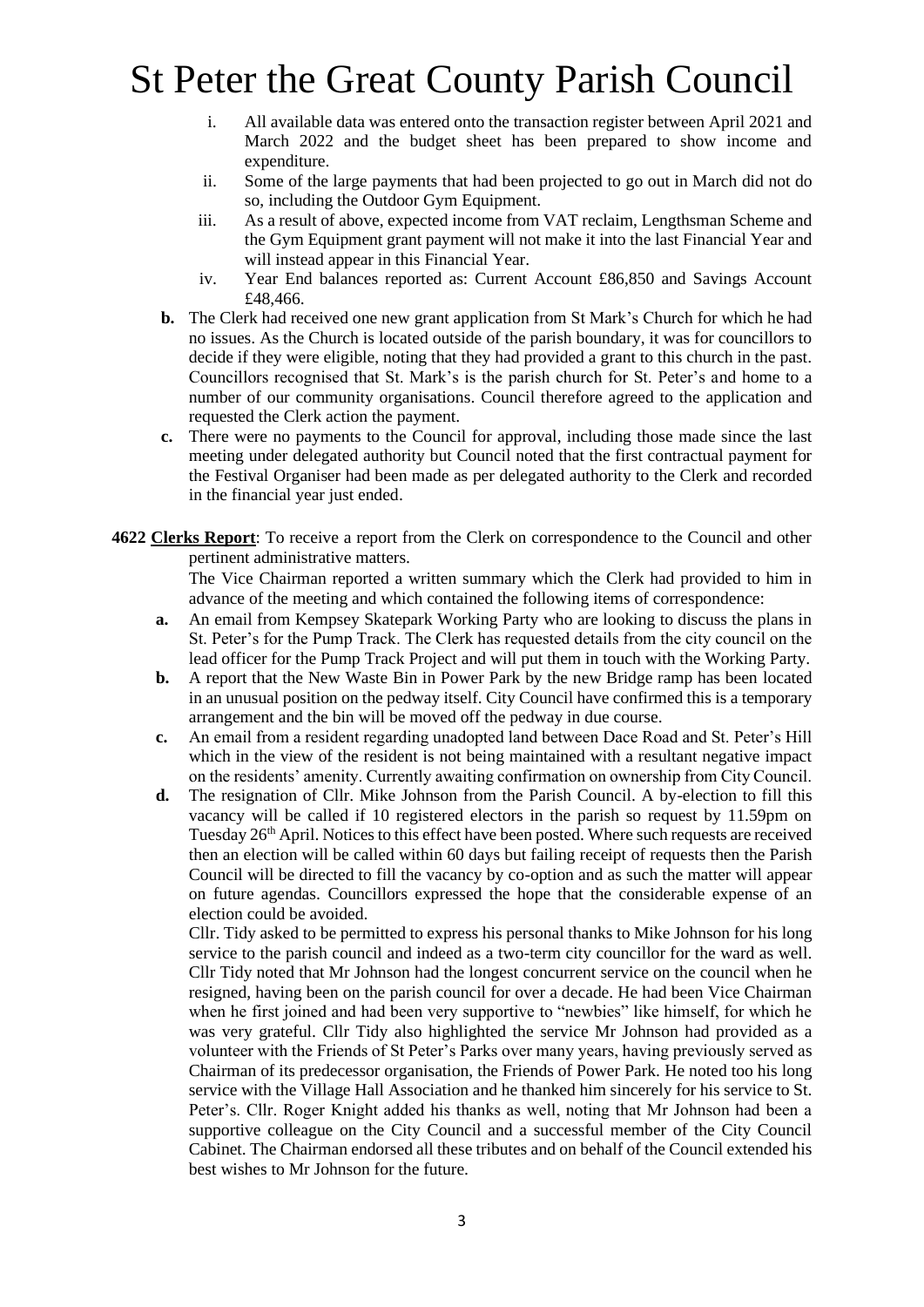- **e.** Confirmation of the renewal of the Information Commissioner's Office certificate for the Parish Council to run from 6<sup>th</sup> April 2022 until 5<sup>th</sup> April 2023.
- **f.** Confirmation of delivery of two new benches for installation in the parks.
- **g.** Confirmation of delivery of new Litter-picking equipment to be stored in the Village Hall.
- **h.** Communication from PKF Littlejohn regarding the annual audit. As usual, the finances and accounting statements will be prepared by the Clerk, signed off by the Internal Auditor in May before then being agreed at the Parish Council in June. Thereafter submission has to be made to the External Auditor before the deadline in July.
- **i.** Confirmation that the current proposed installation date for the outdoor gym equipment in Power Park is now Tuesday 21<sup>st</sup> June 2022.
- **j.** Request from residents for tree planting on raised bank between housing and A4440 at the end of the cul-de-sac in Orchid Close.
- **k.** Communication from Warndon Parish Council regarding a liaison meeting between our two councils to discuss topics such as planning. Chairman indicated that he would meet with them accompanied by Cllr. Saunders.
- **l.** Email from resident enquiring about potential bulb planting on land adjacent to Norton Roundabout. This is land owned by the Council but is not within the parish boundary. However, Cllr. Tidy will give consideration to this being a project for the Friends of the Parks, given its potential to enhance the approach to St. Peter's.

### **4722 Portfolio Holder Reports:**

- **a. St Peter's Festival:** Cllr. Renshaw reported that the Organising Committee meeting in April would not now take place due to most people being unavailable and would be re-scheduled. Plans continue to advance well and the Festival Organiser had indicated that there was now only one pitch remaining for a stall, all others having been allocated. She had previously circulated a volunteer task rota for the day for which she would appreciate a response in due course. She also continues to seek tombola and raffle prizes. The Clerk had been due to collect the BBQ equipment on 5th April but would not now do so because of his injuries. Alternative arrangements will be made.
- **b. Environment:** Cllr Tidy reported the following:
	- **i.** That the Friends of St. Peter's Parks had held their second Community Litter-pick of 2022 at the end of March and he thanked those councillors and residents who had attended.
	- **ii.** He had met with the Parish Warden to review where the two new park benches should be sited in Aldersey and Grasshopper Parks and was awaiting confirmation of city council agreement with the hope that they would be installed before the end of April.
	- **iii.** Awaiting details from City Council via the Clerk on accessing trees for planting in the parish under the Queen's Green Canopy Initiative. Areas had been identified with the Warden for planting and this could additionally include the top of the embankment at the end of Orchid Close as requested earlier by residents.
- **c. Newslink:** Cllr. Tidy reported that the last publication in present format (Issue 151) had been published in March as planned. He thanked all Councillors for their contributions. The Chairman reminded everyone that there would now be a new annual report, printed and delivered to all homes in the parish. It may well be called Newslink and he would ask that all portfolio holders prepare a suitable article reflecting on the work of the last year and the plans for the future by the beginning of June. Cllr Tidy indicated that with the demise of the former Newslink, he would be standing down from this portfolio which he had held for some years and that a separate Annual Report Portfolio should be established later with a new volunteer councillor.
- **d. Local Planning:** Cllr Saunders reported that there had been two applications for house extensions in the parish since the last meeting, one that he thought good and one less so in terms of design. He proposed that Council raise an objection to the latter and council agreed to authorise the Clerk to produce a letter of objection with assistance from Cllr Saunders.